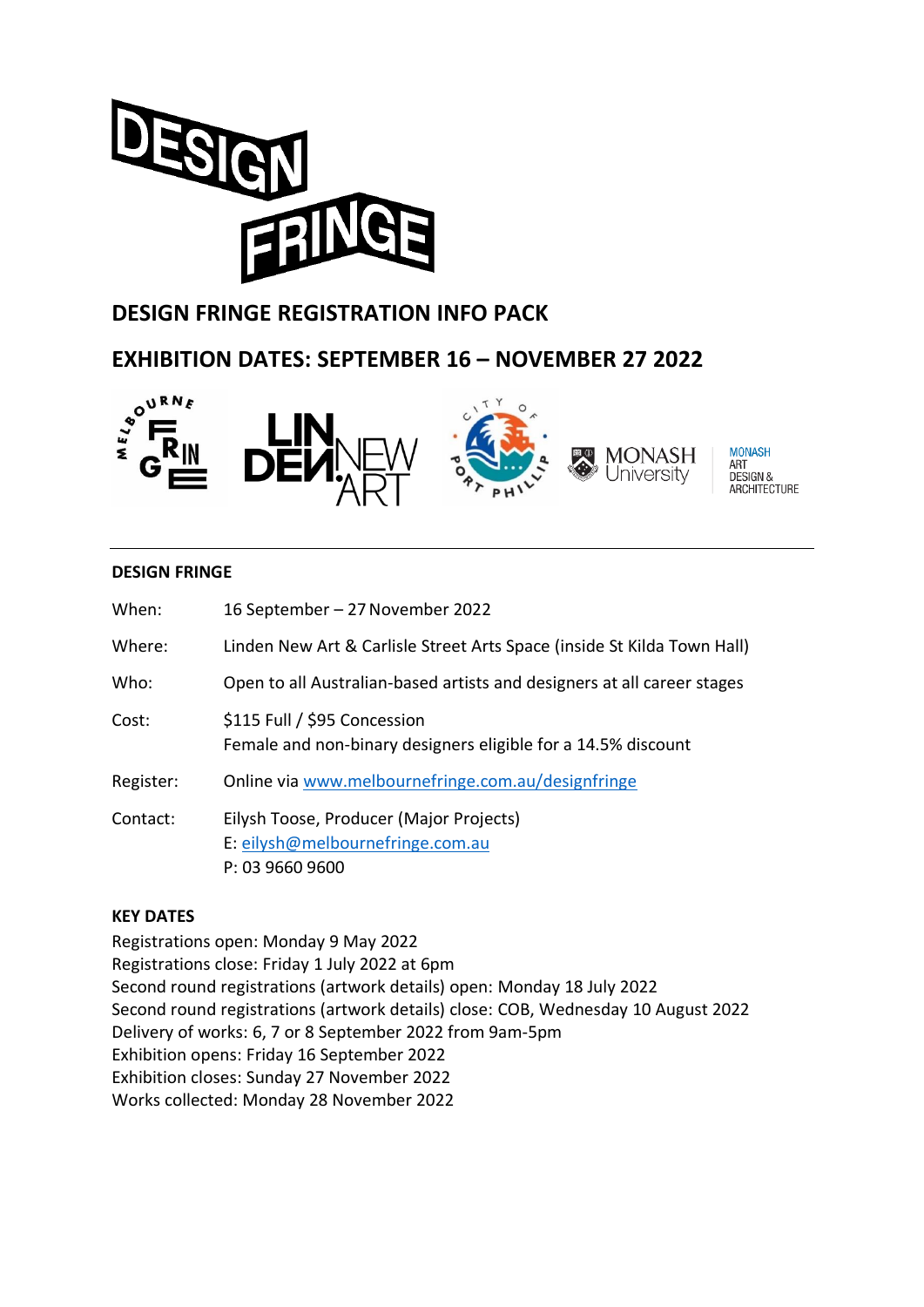# **DESIGN FRINGE**

## *Design The Future: Don't Waste Time*

A stool crafted from found objects. An intricate, woodworking masterpiece to stand the test of time. An amorphous ceramic object that challenges the limits of form and materials because… why not? For decades Fringe Furniture has been a space for designers to experiment and play, to look beyond the bounds of traditional furniture and design. After a longstanding history as Fringe Furniture, its time to design the future... with Design Fringe!

Design Fringe is Fringe Furniture reimagined – a safe space to show both the timeless and the bizarre, the inventive and the totally impractical. It honours the legacy of Fringe Furniture while looking forward into the future of the contemporary design industry. Design Fringe holds a (very artistically designed) mirror up to the who's who and what's what of the industry right now and celebrates innovation across design of all kinds. It's everything we loved about Fringe Furniture and more! With a fresh perspective and a slick new look, Design Fringe celebrates the changing face of design and amplifying the work of ambitious new design leaders.

Along with this new reinvigoration comes a new home, and we're delighted to be celebrating a new era in partnership with Linden New Art. Our curatorial partners at Linden have a track record of supporting brave new art by mid-career artists, and engaging visitors through inspiring, thought-provoking exhibitions of new work. Through our partnership we will create an exhibition that incorporates our long-living, muchloved furniture and design showcase, as well as reaching further into experimental design that forges forward to the cutting edge of contemporary design. A big day at the office, hey? Linden have provided new place for us to call home, and beyond their walls, Design Fringe will also take place at the Carlisle Street Arts Space in the City of Port Phillip.

The Design Fringe program encompasses all there is to celebrate about the design industry. Along with the expanded exhibition in fresh new digs, the program solidifies its ties to industry with enhanced professional development opportunities for designers, and public programs that provoke and inspire. Design Fringe will also introduce a bold focus on reducing barriers and achieving greater diversity in design through a radically expanded equity initiative. While continuing to focus on increasing representation of female identifying and non-binary artists in design, the initiative will expand to encompass First Nations, Deaf and disabled and culturally and linguistically diverse designers and audiences.

Design Fringe will invite new audiences into the fold, with an exciting program of exhibitions and events that educate and inspire artists and audiences, while championing the bright new voices in the industry. Welcome to Design Fringe 2022 – a place for the ambitious, the innovative, the shape-shifting and the magic-making. We'll save you a seat at the table, and whatever other tables you can possibly imagine.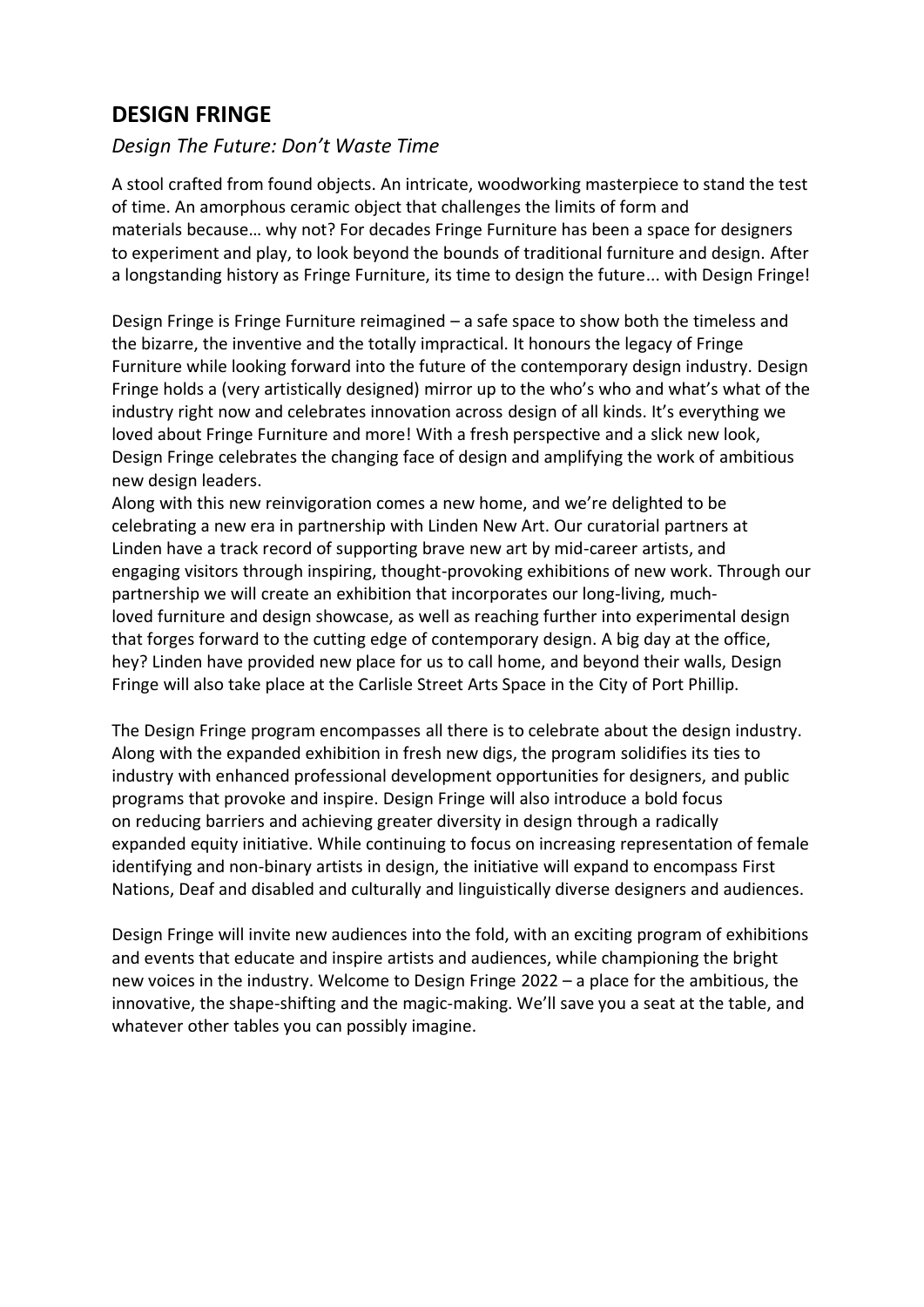# **DESIGN FRINGE PROVOCATION 2022: Design The Future: Don't Waste Time**

One of the strongest drives and needs in current design practice is sustainability, linked to a concern about the environmental impact of the industry. We challenge designers not only to make items that are made from sustainable or repurposed materials, but to make objects that embody a future-focussed attitude of conservation and waste prevention. Such items could be multi-purpose, easily mended and adaptable, biodegradable, or inspired by natural systems and materials that are waste free.

The issue of waste is a major global problem. This year we're exploring solutions as to how we can best manage the waste we do produce; asking designers to consider solutions to the devastating impact of waste, to ensure a healthy and symbiotic relationship with our ecosystems.

The exhibition encourages both designers and visitors to rethink our relationship with objects, as well as raise awareness to help us to make better choices about what we buy. By investigating necessity, novelty and obsoletion we can address the question as to what we really need, and what we can do without. Designers may also want to look to the past for inspiration, to times and places where people have been more careful or limited in what is used and produced.

## **REGISTRATIONS IN 2022**

There's quite a bit of information we need to capture about your work before the exhibition and we realise that you may not have all the answers at this stage! Therefore in 2022 we have introduced a two-step registration process, so that it's even easier to take part (and you don't need to worry if your designs change between now and the exhibition in September).

In stage one, which will be open between Monday 9 May – Friday 1 July, we will be asking designers to submit their basic information, such as the number of works and your personal details. That's about it! It's a simple process that you can complete on our registration system, Eventotron. Once you've submitted your registration fee, we will confirm your place in the 2022 Design Fringe exhibition.

Then, in stage two – which will be open from 18 July – 10 August) we will follow up with you to provide get more detail around your practice and artwork/s including;

- Artwork detail; title, materials, dimensions, display requirements etc
- Artist statement
- Creative team (if relevant)
- High-res images and other marketing/sales info

#### **Key dates:**

| Stage one registrations open: | 9 May - 1 July 2022      |
|-------------------------------|--------------------------|
| Stage two follow up:          | 18 July - 10 August 2022 |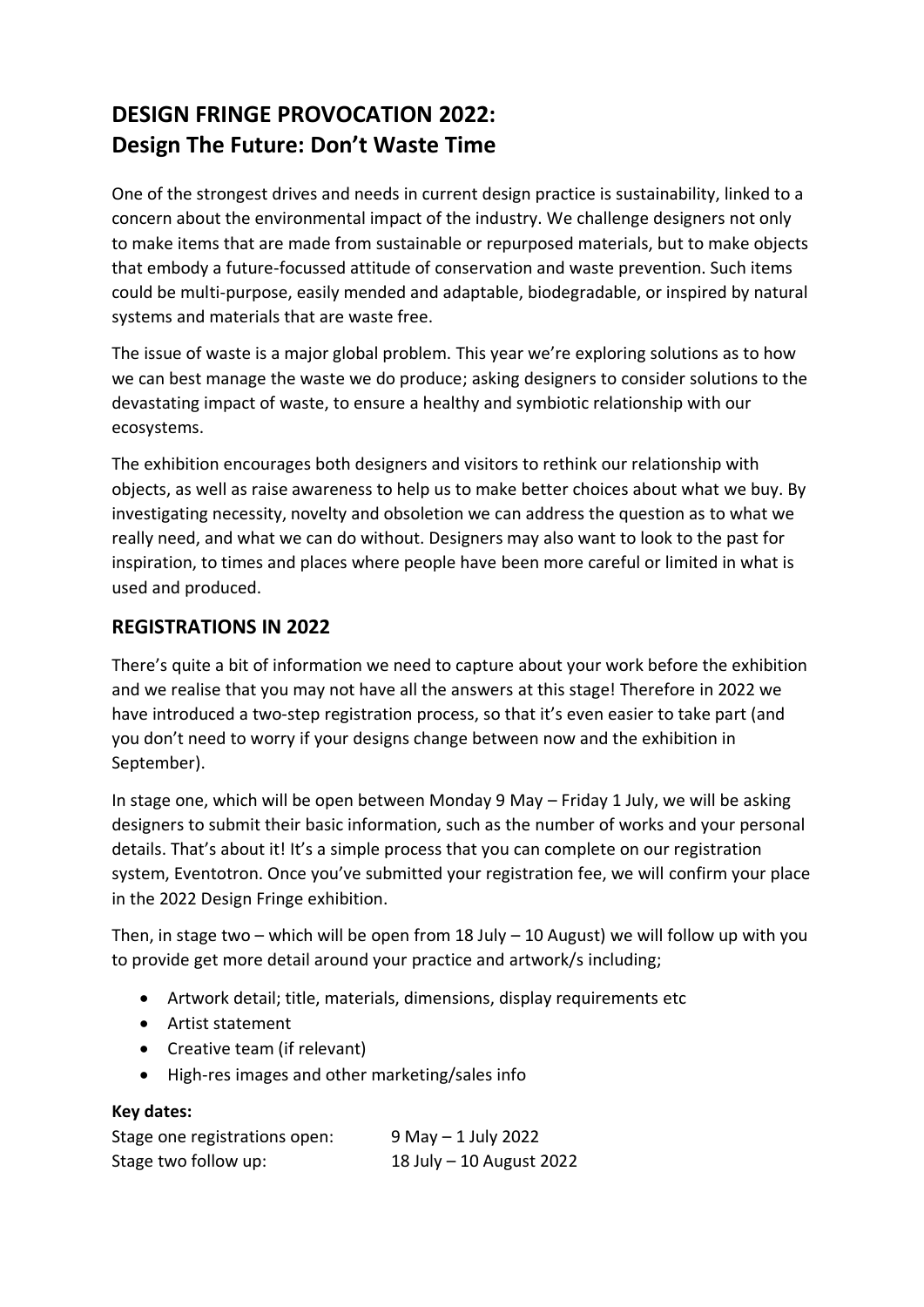# **DESIGN FRINGE FOR GENDER EQUITY**

In our sixth year of the Design Fringe for Gender Equity initiative, we want to make big changes to the industry and see them stick.

Gender might be just a construct, but it's a construct that sees men paid more than other genders in many industries – and the design industry is one of 'em.

We are offering female and non-binary designers and artists the opportunity to participate in this exciting initiative, which includes:

- A 14.5% discount off your rego fee if you are a female or non-binary designer. This represents the current gender pay gap in Australia.
- Mentorships for female and non-binary designers. The program pairs industry leading female and non-binary designers with emerging designers.
- Talks and workshops by industry leading female and non-binary designers.
- Additional profile-raising opportunities, including artist tours of the exhibition led by female and non-binary participants. Go on, spruik your work!

The best bit? This initiative works. In the last five years, we have successfully increased representation of female and non-binary artists in Design Fringe by 15% and provided them key professional development opportunities.

That's what this initiative is all about.

Equality.

That's it. Just equality.

# **FINANCIAL ASSISTANCE**

Do you need some help covering your rego fee, the cost of producing your work, or travel expenses?

If you have difficulty covering any of the costs associated with exhibiting in Design Fringe, we have a micro grant scheme that may be able to help.

To discuss your needs and find out more about how we can help, contact Eilysh Toose at [eilysh@melbournefringe.com.au](mailto:eilysh@melbournefringe.com.au) or you can submit an application directly [here.](http://form.jotform.com/Melbourne_Fringe/DFMicrogrants2022)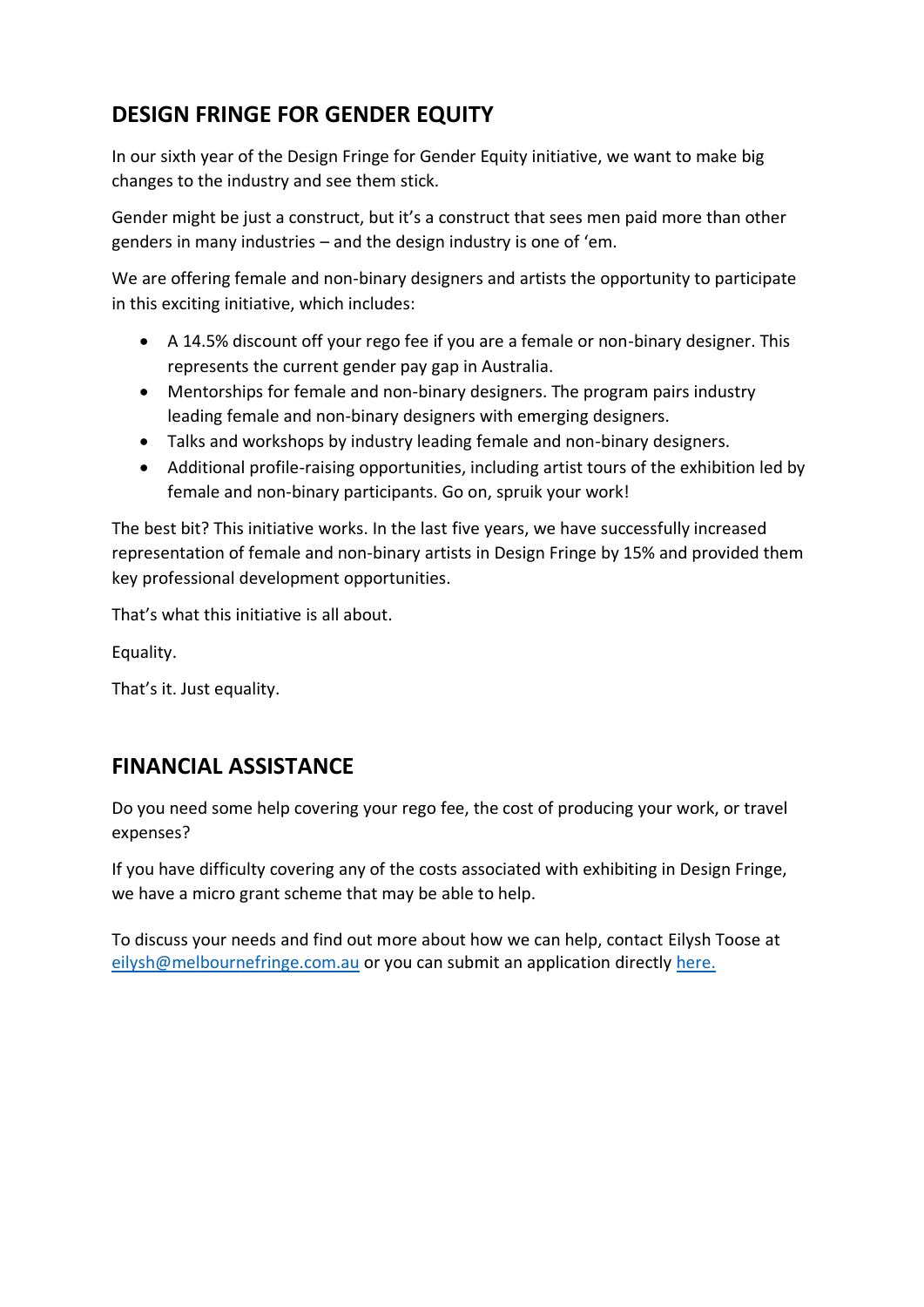# **FREQUENTLY ASKED QUESTIONS**

## **What kind of work can I submit to Design Fringe?**

Design Fringe is as much about showcasing the most innovative and up-and-coming work as it is about exploring and pushing the boundaries of object design. Show us your experimental forms and materials, your non-functional objects, your wearable and ephemeral design works, architectural and spatial work and conceptual design solutions. If you are not sure whether your work fits give us a call to talk about it!

## **Who can take part?**

Design Fringe is open to all Australian-based artists and designers at any career stage.

For established practitioners, Design Fringe is a yearly catalyst for experimentation providing a place to present new prototypes or explore ideas that are free from the restrictions of the commercial environment. For emerging designers, the exhibition is a valuable platform for generating industry exposure, building mentoring opportunities and expanding networks.

Design Fringe participants have the opportunity to participate in a Mentorship Program, win Design Fringe Awards and deliver talks about their work. All participants also receive a Melbourne Fringe Festival Artist Pass, granting them access to hundreds of Melbourne Fringe Festival shows for free.

## **How much does it cost?**

Registration for Design Fringe costs \$115, or \$95 for concession. The registration fee must be paid at the time of registration and proof of concession must be shown.

Female and non-binary designers are eligible to receive a gender pay gap discount of 14.5% off registrations, making their registration fee \$98.30 or \$81.20 concession.

For Design Fringe 2022 multiple entries per artist or designer will be accepted, and all subsequent entries after your first will incur a fee of \$95. If you'd like to submit more than three works, please contact Melbourne Fringe before completing your registration to discuss this. Exhibition space is limited so get in quick to avoid missing out!

## **What are the images required for?**

All designers must submit **at least one** high res image as part of their second round registration in July.

Think carefully about making time to photograph your work, either finished or as a work in progress.

A good image/s of your finished work can convey the features of your piece, the story you are trying to tell and the properties of the materials you have used. **If you are selling your work at the exhibition, these images will be used in the online catalogue** – so make sure to show it in its best light!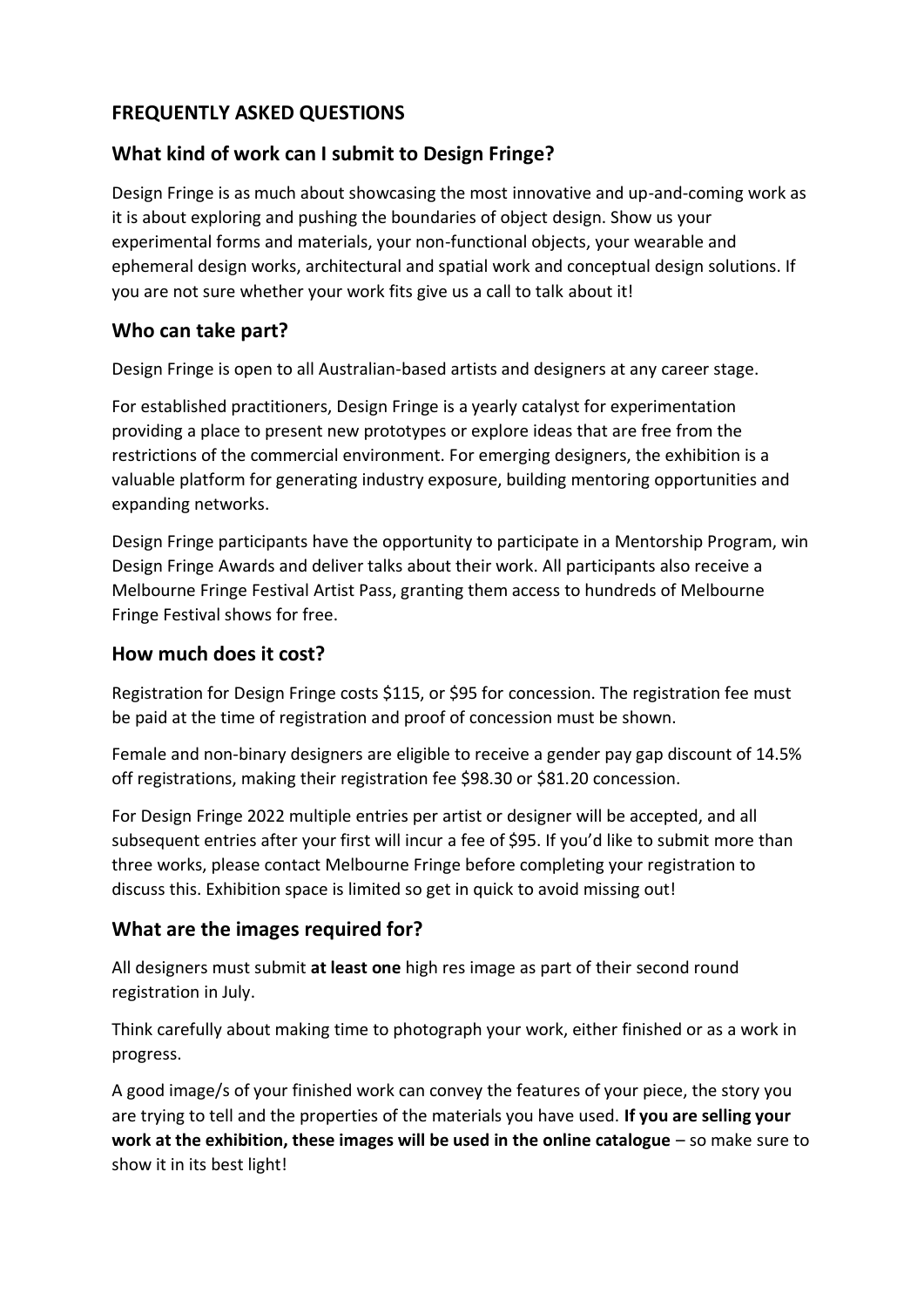If you are in the process of creating a new work for Design Fringe, please include an image that conveys a sense of the work in progress. This could be a sketch, a design or a photograph of the work in progress. Once the work is completed please send through a high res image of the finished work.

Your image/s may also be used online and for publicity purposes. If you have any questions about images, please contact Melbourne Fringe.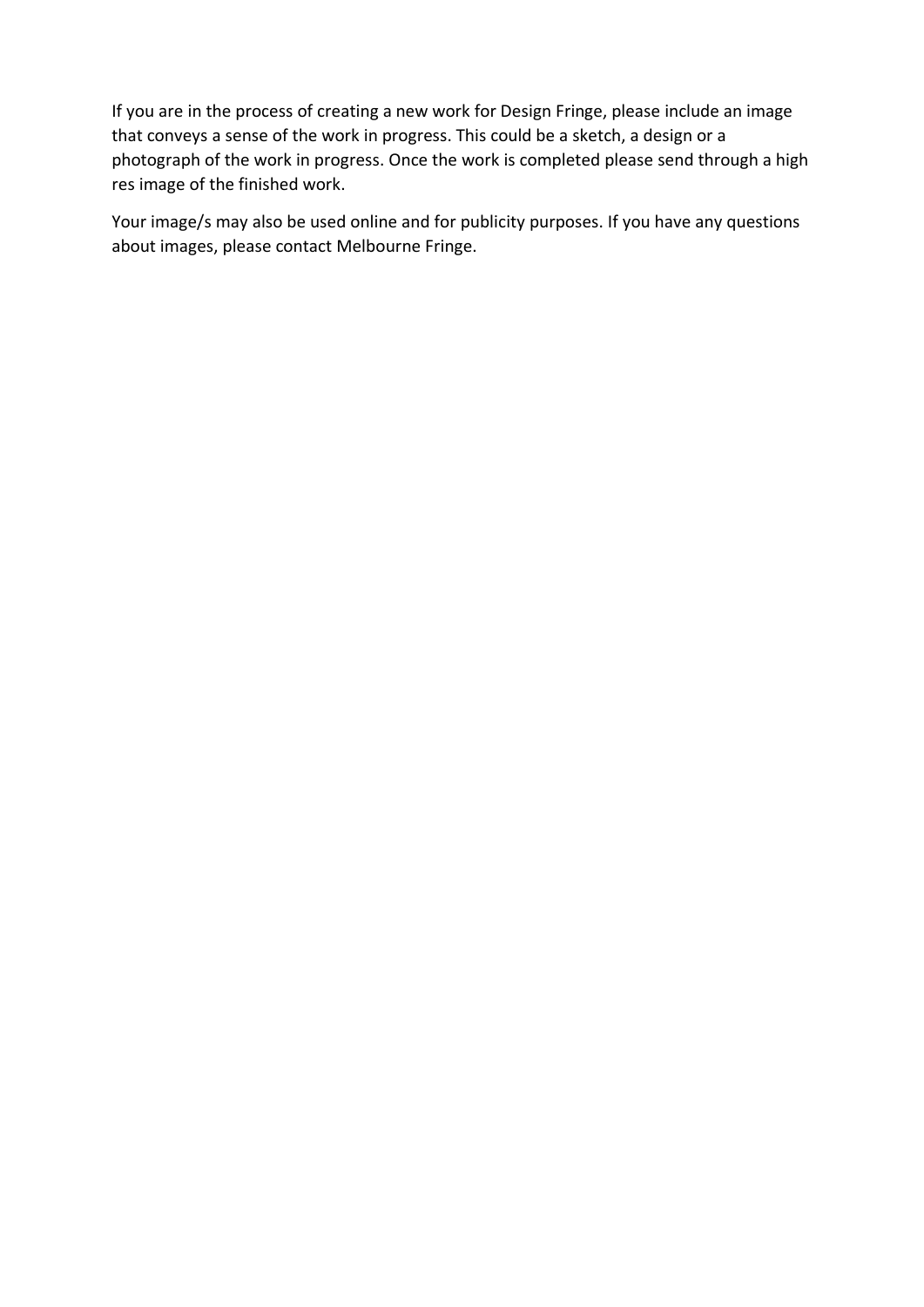# **Mentorship Program**

As part of Design Fringe, registered artists can apply for our competitive Mentorship Program. This program supports emerging designers and artists to develop their artistic and professional practice by connecting them with industry professionals.

As part of the Design Fringe for Gender Equity program, a majority of mentorships will be offered to female or non-binary applicants in 2022.

Each mentee will be matched with an industry leading mentor to support them in developing a new work that will be exhibited in Design Fringe 2023.

After registrations have closed, applications for the Design Fringe mentorship program will open, and the recipients will be announced at the Design Fringe Opening and Awards Night.

## **Awards program**

Design Fringe recognises design excellence and innovation through a tailored awards program that is made possible by the generous support of industry and community. All exhibitors will be considered for the 2022 Best in Category Awards, and the winners will be announced at the Opening at Linden New Art on Friday 16 September 2022.

### **2022 Best in Category Awards**

- Furniture
- Lighting
- Homewares
- Experimental

Additional professional development awards supported by industry will be announced after registrations close.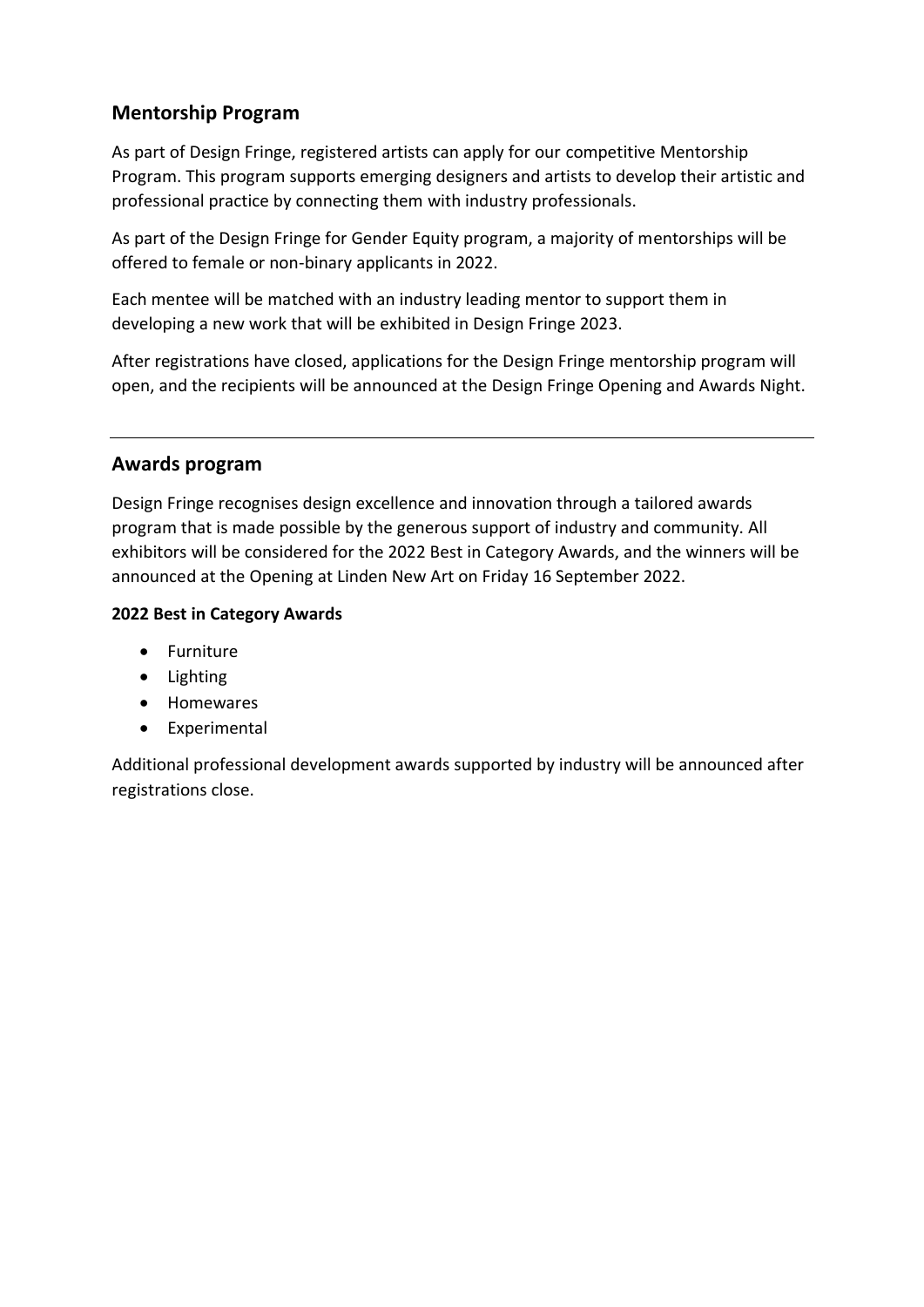# **DESIGN FRINGE 2022 – ARTIST AGREEMENT**

### **VENUES**

| Venue:   | Linden New Art                         |
|----------|----------------------------------------|
| Address: | 26 Acland Street, ST KILDA VIC 3182    |
| Or       |                                        |
| Venue:   | Carlisle Street Arts Space             |
| Address: | 99A Carlisle Street, ST KILDA VIC 3182 |
|          |                                        |

## **DATES**

| Launch:        | 15 September 2022, 6pm (Carlisle Street Art Space) |
|----------------|----------------------------------------------------|
|                | 16 September 2022, 6pm (Linden New Art)            |
| Exhibition:    | 16 September - 27 November 2022                    |
| Opening times: | 11am – 4pm Tues-Sun (Linden New Art)               |
|                | 8:30am - 5pm Mon-Fri (Carlisle Street Art Space)   |

# **CONDITIONS OF ENTRY**

Design Fringe is open to anyone who has an interest in entering a work, but inclusion in the exhibition is restricted to those who agree to abide by the following conditions.

Please carefully read the following pages before you submit your online application. If you have ANY questions feel free to contact us.

# **Artwork Display and Installation**

While Design Fringe works are non-curated, and anyone can submit their work, the layout of the Design Fringe exhibition spaces are determined by Linden New Art and Melbourne Fringe. Linden New Art and Melbourne Fringe retain creative control for the overall layout and installation of the exhibition. Due to the number of works in the exhibition, decisions regarding the allocation of venue for your work is at the gallery curators discretion.

Due to space constraints, there are restrictions on works with a footprint bigger than 2 square metres and heavier than 30kg. Outdoor works may be considered, however you will need to speak to Melbourne Fringe before submitting your registration.

Your work must fit through a door H200cm x W85cm.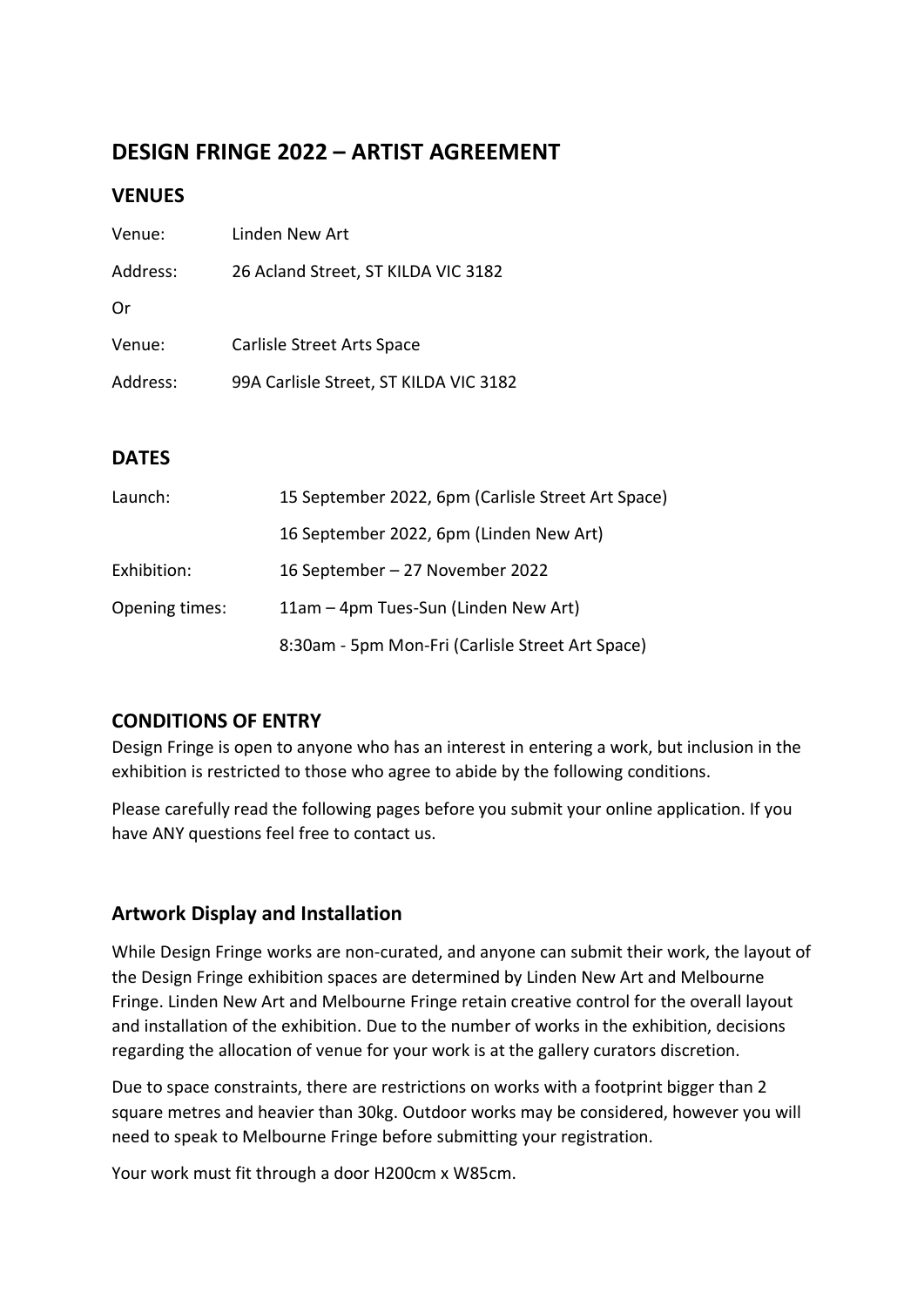## **If your work exceeds these restrictions and you wish to participate in Design Fringe you must speak to Melbourne Fringe before submitting your registration.**

# **Lighting, works that require power and hanging objects**

If the work you are submitting is a light or other work that requires power, please enter as much information as possible in your second-round registration form, including the amount of power your work requires.

Please note:

- It is the artist's responsibility to ensure all operational, electrical work has been tested and tagged by a certified electrician or test and tag ticket holder PRIOR to delivery to the Design Fringe exhibition.
- All electrical cords must be 2-3 metres in length.
- There are weight restrictions in place for hanging objects. If your hanging work weighs more than 15kg, please discuss this with the Design Fringe Coordinator.

Please contact the team if you have any queries or concerns regarding installation of your work.

## **Entries**

The Registration Fee for entry is \$115 or \$95 for concession.

Female and non-binary designers will receive a gender pay gap discount of 14.5% off registrations, making their registration fee \$98.30 (Full) or \$81.20 (Concession).

If you are submitting multiple works, each entry after your first will be charged at the rate of \$95.

While Melbourne Fringe will endeavour to exhibit all works submitted, Melbourne Fringe and Linden New Art reserves the right NOT TO exhibit certain works on the grounds of limited exhibition space or related risk, safety and display issues that conflict with Linden New Art's exhibition policy. Any affected entrants will be notified and any Registration Fees paid will be reimbursed.

## **Payment**

Payment must be made at the time of registration and can be processed in our registration system, Eventotron.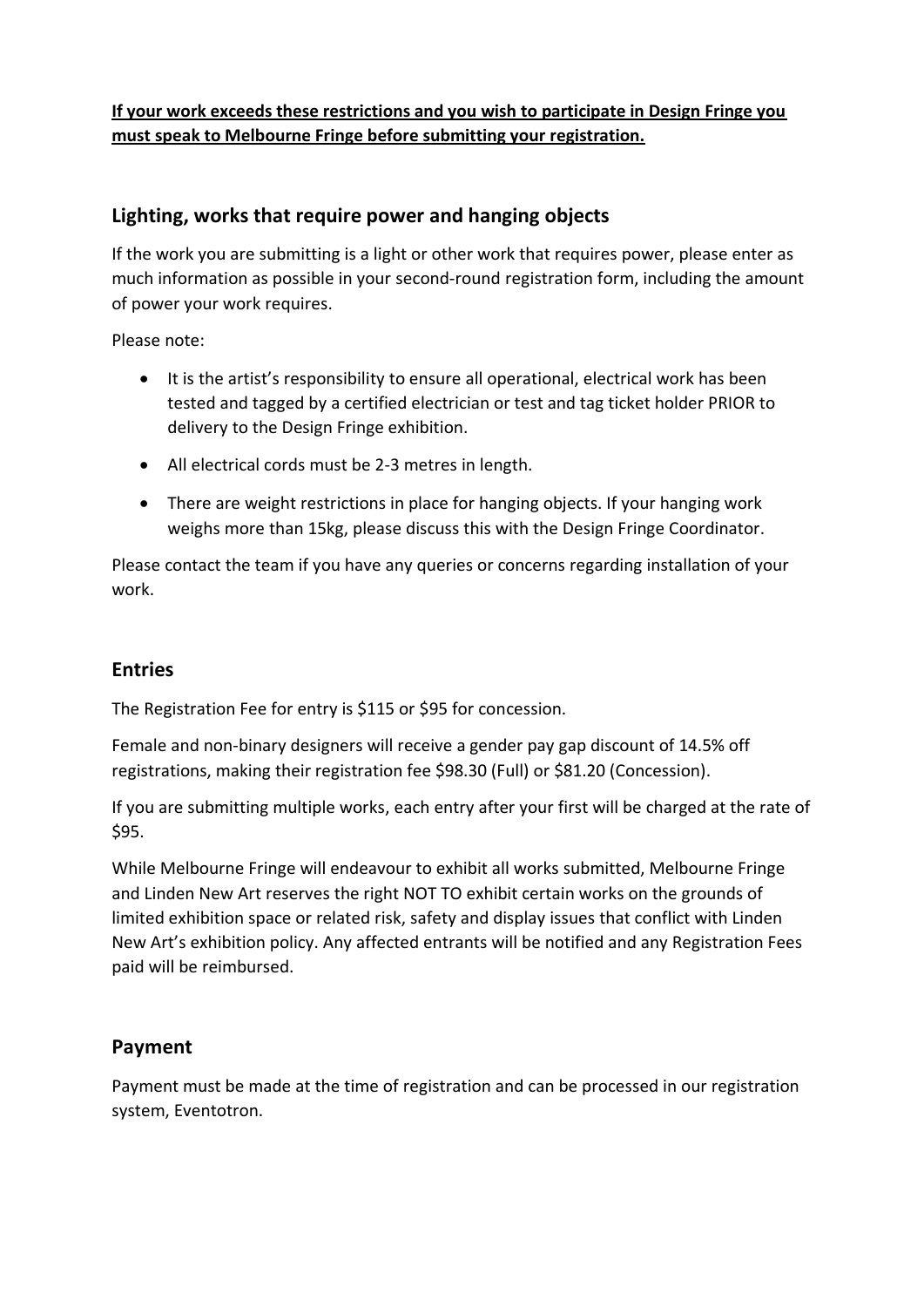# **Safety and Risk Management**

Linden New Art and the Carlisle Street Arts Space are visited by a range of artists, community members and families. Whilst we will provide 'Do Not Touch' signs for fragile items, we cannot ensure that visitors will adhere to these instructions.

Any specific instructions for the handling, installation and display of your work can be outlined in the second round of registrations, where further details of your work are captured.

All work submitted must be of exhibition standard, be ready for display and should not be in a form that may cause harm to persons or damage to any other work. Works will be examined on delivery to the gallery space, and if they are considered to pose a risk, then they may be excluded from the exhibition.

Designs must not involve any hazardous materials, open flames or uncontained liquids.

If the design is meant to have any interactive elements, the safety of these must be considered and detailed instructions for use provided.

If your work includes any electrical components you will need to ensure a qualified electrician has carried out a certified inspection, and that the work is tested and tagged. Any work that does not comply with these requirements may be withdrawn and not displayed. Entrants will be notified by the Melbourne Fringe and any Registration Fees paid will be reimbursed.

If you are unsure, please contact us to discuss your work. On request, we can also provide further information on the risk management requirements.

The artist must ensure that all aspects of their creative practice and the content of their finished artworks is undertaken and delivered in a manner that is respectful to First Nations culture and in line with the values of self-determination and appropriate consultation.

# **"G" Rating**

Once again, please remember the gallery spaces are an environment visited by a broad audience including families with children.

Works will be assessed by Linden New Art and Melbourne Fringe prior to installation and those works deemed challenging to this rating could be removed from the exhibition. Entrants will be notified by Melbourne Fringe and any Registration Fees paid will be reimbursed.

As above, if you are unsure, contact us to discuss your work. On request, we can provide further information on the venue's standard exhibition policies.

Linden New Art reserves the right to refuse to display work/s if:

- The work poses safety risks.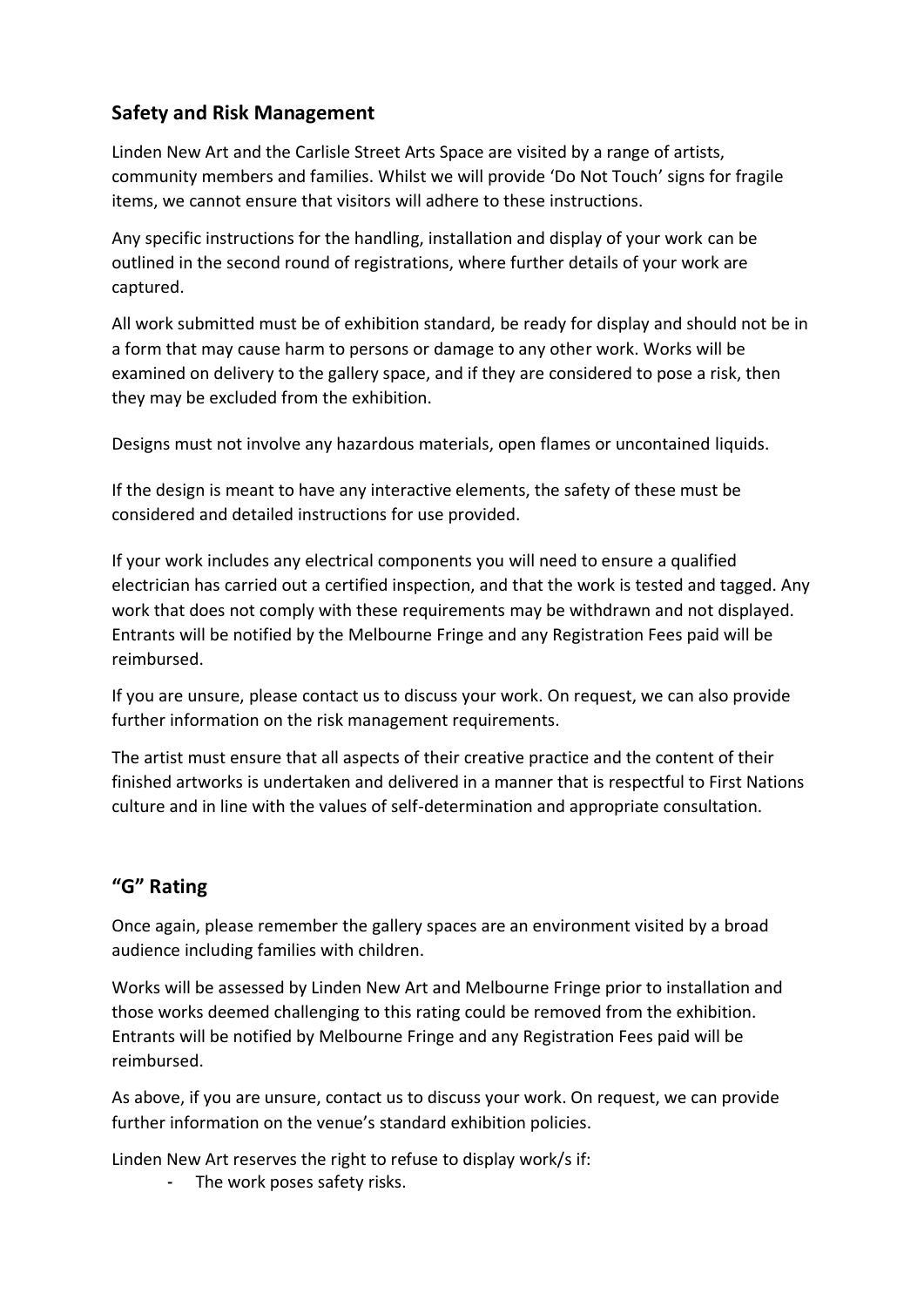- Work/s which under normally accepted standards, could be considered to be offensive in terms of pornographic content, character denigration, racial or religious prejudice or that in any way do not comply with Linden New Art's procedure of governance.
- The work could be seen in an any way to be disrespectful or exploitative of First Nations culture and heritage, or if the appropriate consultation has not been undertaken in the making of the work.

## **Publicity Images**

We require at least 1 high resolution image of each entry. Please provide the highest quality images you can in either JPG or TIF format when requested in the second round of registrations. The minimum resolution is 300dpi.

We work throughout the year to promote our participating artists, and Design Fringe is no exception. Over the years Design Fringe has established contacts and generated growing interest by local and national design media. By providing us with high quality images of your work, you will help us to promote Design Fringe and the work of everyone involved.

It is recommended you use a professional photographer, as the quality of the image will improve your chances of print media accepting your work for publication, or of the image being included in the exhibition catalogue. The better the image, the better your artwork will be represented!

However, even if you have not completed your work by the time registration round two closes, it is important to provide us with an image of your work in progress to give us an indication of how the finished work will appear. This could be a simple sketch or an image that conveys the aesthetic and/or features of your piece or even the story you are trying to tell. Images of unfinished works will not be used in publicity opportunities, but please send whatever you have to help in planning the installation and layout of the exhibition.

As part of the Conditions of Entry and by providing us with an image you understand that these may be used on our website and for marketing and publicity purposes.

In addition, you agree that Melbourne Fringe may reproduce the work or any part of it, only for the purposes of:

- 1. Design Fringe and Linden New Art publicity and critical review
- 2. Melbourne Fringe and Linden New Art publicity, documentation, and reporting to our partners, including government
- 3. Inclusion in a non-commercial image archive

## **Transport, delivery and collection**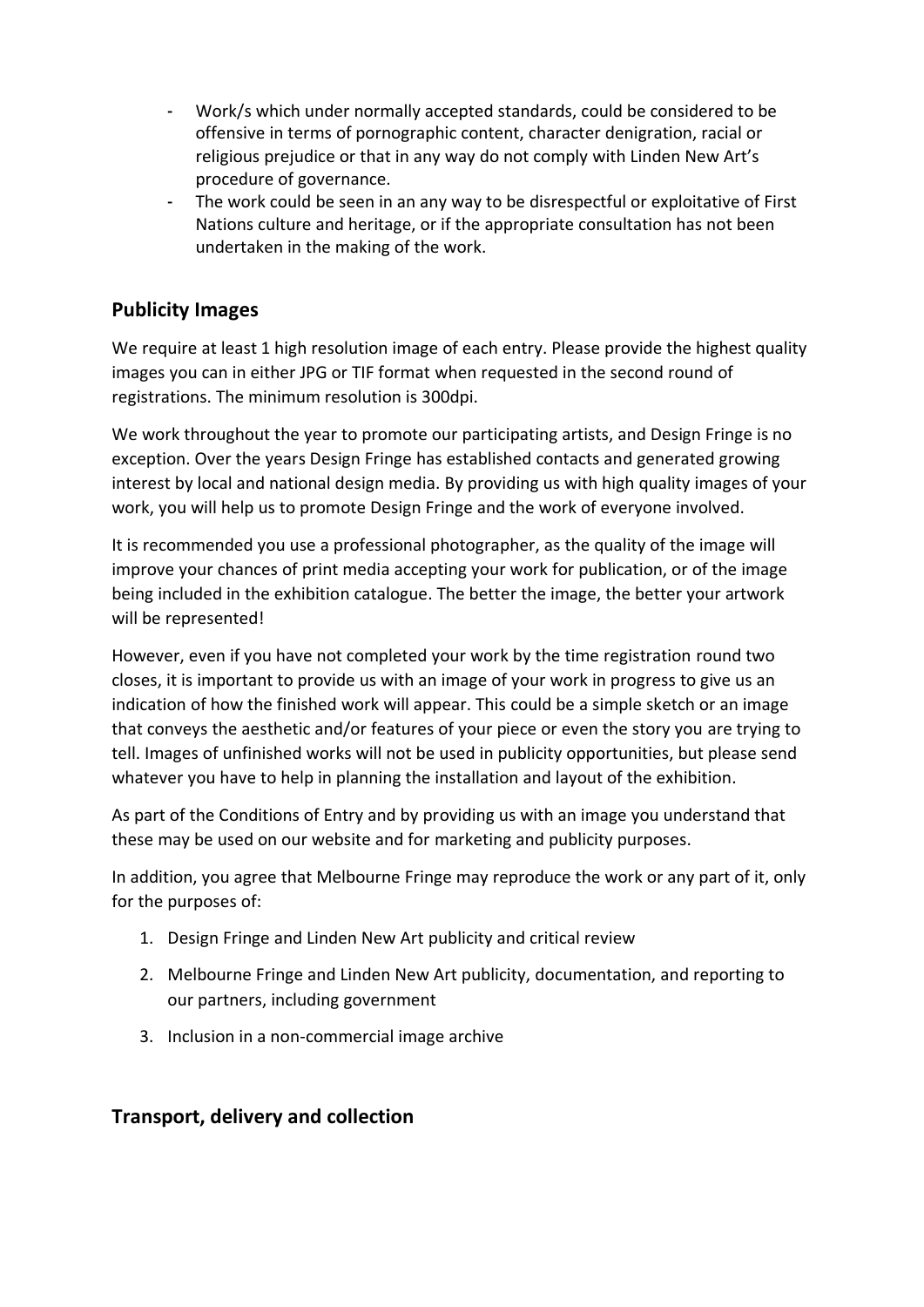Each entrant is responsible for transport of their work to and from the exhibition space, at the date and time nominated by Melbourne Fringe and Linden New Art. All costs associated with delivery and collection must be paid by the exhibitor.

All work must be delivered to the venue as arranged with the Linden curator on 6, 7 or 8 September, and picked up on 28 or 29 November. There is no availability for storage after this date.

Once registrations are finalised Linden New Art will contact the artist regarding exact delivery times and locations.

### **Insurance**

If your piece is fragile please indicate this so we can try to ensure it is handled with extra care.

- All artworks will be handled by experienced staff. Linden will not be held responsible for any loss or damage caused to any work while in transit to and from the gallery. Works will be covered by the venue's insurance for the period of the exhibition only.
- Linden New Art will bear the risk of loss or damage to the work to the insurance value listed in your submission for the period of the exhibition only.
- Works not removed by the designated time, will no longer be covered by Linden New Art's insurance and will be disposed of within 7 days of the completion of the exhibition.

# **Sale of Work**

All work included in Design Fringe can be advertised for sale. The sales process will be managed from start to finish by Linden New Art, including collection and freight to the buyer (unless otherwise requested). Linden New Art will take a 20% commission on items sold from the exhibition, so please factor this into your nominated sale price. Sale prices should include GST, if you are registered for GST.

Following registrations closing, all registered exhibitors will be contacted to nominate whether their work is for sale and if for sale, the price of the work.

If you do not want to sell your work please indicate that it is "N.F.S" (Not For Sale).

Listing work as P.O.A (Price on application) will no longer be accepted.

# **Submitting your registration**

If you have any queries or concerns about any aspect of the exhibition of your work, please contact Melbourne Fringe. In the event of a dispute that cannot be resolved within Melbourne Fringe to your satisfaction, both parties will agree on an external mediator as a means to resolution.